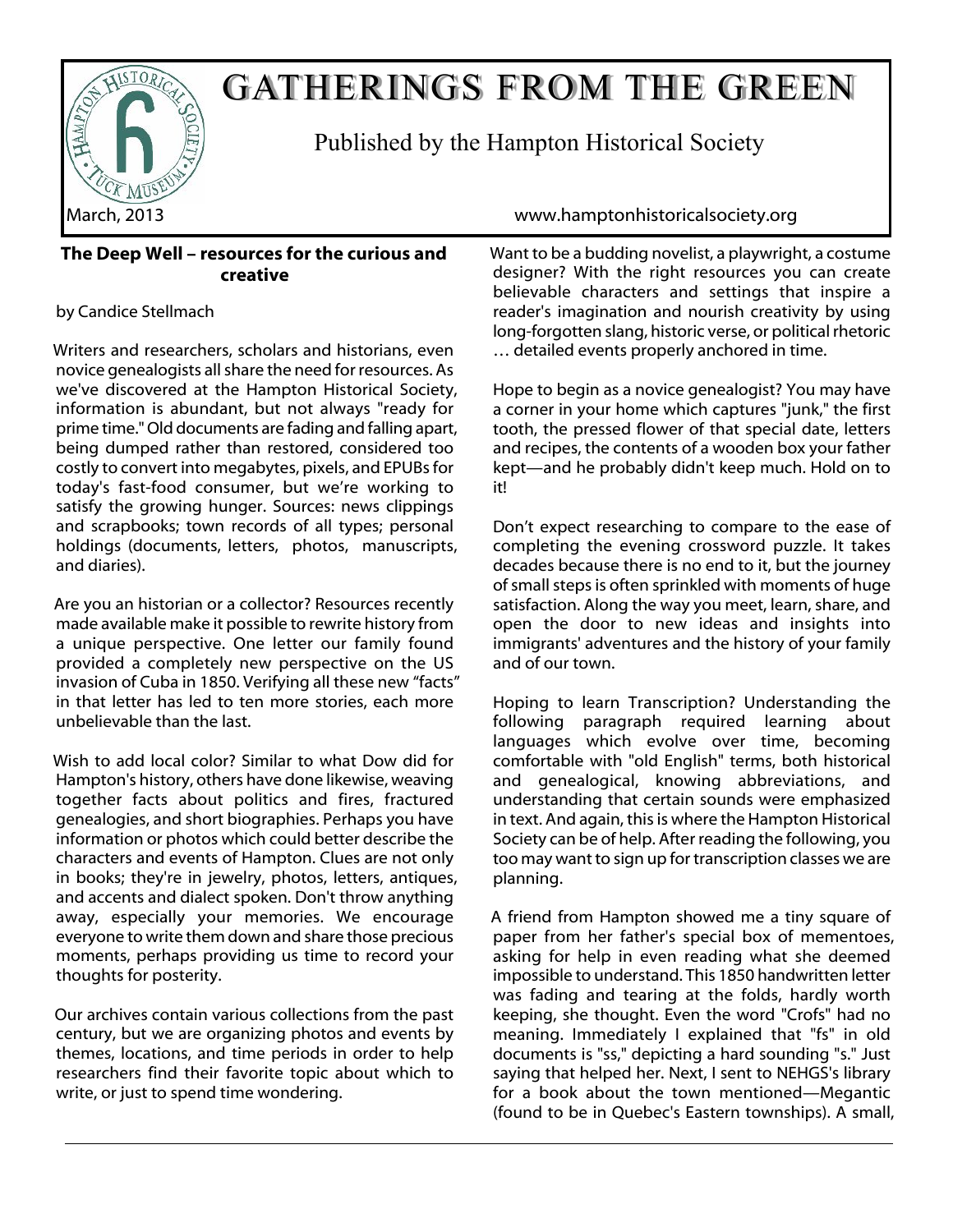dusty book arrived in three days; surprisingly, the man most prominently featured in it was the author of her letter! In minutes we puzzled together not only the history of her great grandmother Cross who came to Hampton about 1909, but of her ancestors who had emigrated to Vermont seventy years earlier. Imagine, a tiny scrap of paper that was headed for the trash turned out to be the key to three generations more, leading back to 1790s Ireland.

So please keep the Historical Society in mind when you're cleaning out the attic or wishing you had some special project to fill your time. We welcome all artifacts with ties to historic Hampton, and maybe we can explain to you more of the meaning of some of your precious family heirlooms.

#### **Executive Director's Report**

I was able to take the winter months of January and February, when our visitation is traditionally down, and finish my museum "to do" list from the previous year all those things that I kept meaning to get to but never had the time. With the focus in 2013 on Hampton in the Civil War, I spent a few weeks transcribing a collection of Civil War letters that Irene and Carol Palmer donated to the museum in 2012. They were written by Simon Lamprey to his brother William and William's wife Abby. In his letters, Simon writes about camp life, skirmishes his unit participated in, his thoughts about the war, and his hope and plans for after the war "if he lives."

When I read Candy Stellmach's article on saving historical resources and the secrets they unlock to family history, I thought I would share one of Simon's letters. This is a segment from one of the first letters Simon sent to his brother after the 3rd NH set up camp in Washington, DC while waiting for their orders.

September 24, 1861

Brother William,

...We have all been well since we come out here and the boys all like [it] very well. When we left New York we left everything behind and we have not had anything to eat with but our fingers before today. They come along this morning with the men we left behind. I understand you all thought we had gone down south even the boys we left behind thought we had gone. They thought they were out sure. We don't hear any of the fighting yet and I guess we shan't not before it is cooler than it is now.

We set a balloon up every day over Arlington Heights. There is any quantity of artillery here around our camp and all we can see is cannon and horses. They all march down morning noon and night to water their horses and I tell you it looks pretty. We see the 2 regiment boys some of them every day over here and they look first rate. They don't have to work very hard now I guess if they do they don't show it. We see New Hampshire boys here who come out in New York, Mass and Vermont. All come over to see who there is here they know, and they most all find someone they are acquainted with before they leave. I find the New Hampshire [men] are all over everywhere. We have a chance to buy apples and other things here. The whole company have been up to the Capitol Building to see it. It is a fine place. I should like for you all to see it. We went on the top and we could see all over the city and for miles around and all you can see is camps. The country is covered with them.

Thursday morning - last night on dress parade the regiment had a flag presented to them from the ladies of the Church at Hempstead, Long Island for their good conduct. While it is a fine flag, it is the second we have had presented to us from New York. The Colonel is proud of his regiment because it has got such a good name. They have got the best name of any regiment in the brigade and he meant to keep it if he can. He has said he wanted to make a mark with it and he will if it lays in his power. He works hard to get the men ahead as fast as possible. The talk is that he wants to go down south, and as near as we can find out Sherman's Brigade will go there. But I suppose you know more about it than we do for there is so many stories here, we don't know what to believe…

I must close now, so good bye. Please answer. My love to all. S.N.L.

Unfortunately, Simon was one of those young men who did not make through the war. He died enroute to a military hospital of wounds received in battle at Deep Bottom, Virginia in August, 1864. Simon's family brought his body home and he is buried in the High Street Cemetery. These letters were found in the attic of the family homestead on Winnacunnet Road. Simon's trunk, sword, and military sash are part of the Tuck Museum collection. What's in your attic?

Betty Moore

#### **Mission**

The mission of the Hampton Historical Society is to increase public knowledge and understanding of the history and cultural heritage of the town of Hampton, New Hampshire, from its earliest inhabitants to the present generation. We will communicate that history through an active museum, educational programs, and a resource library.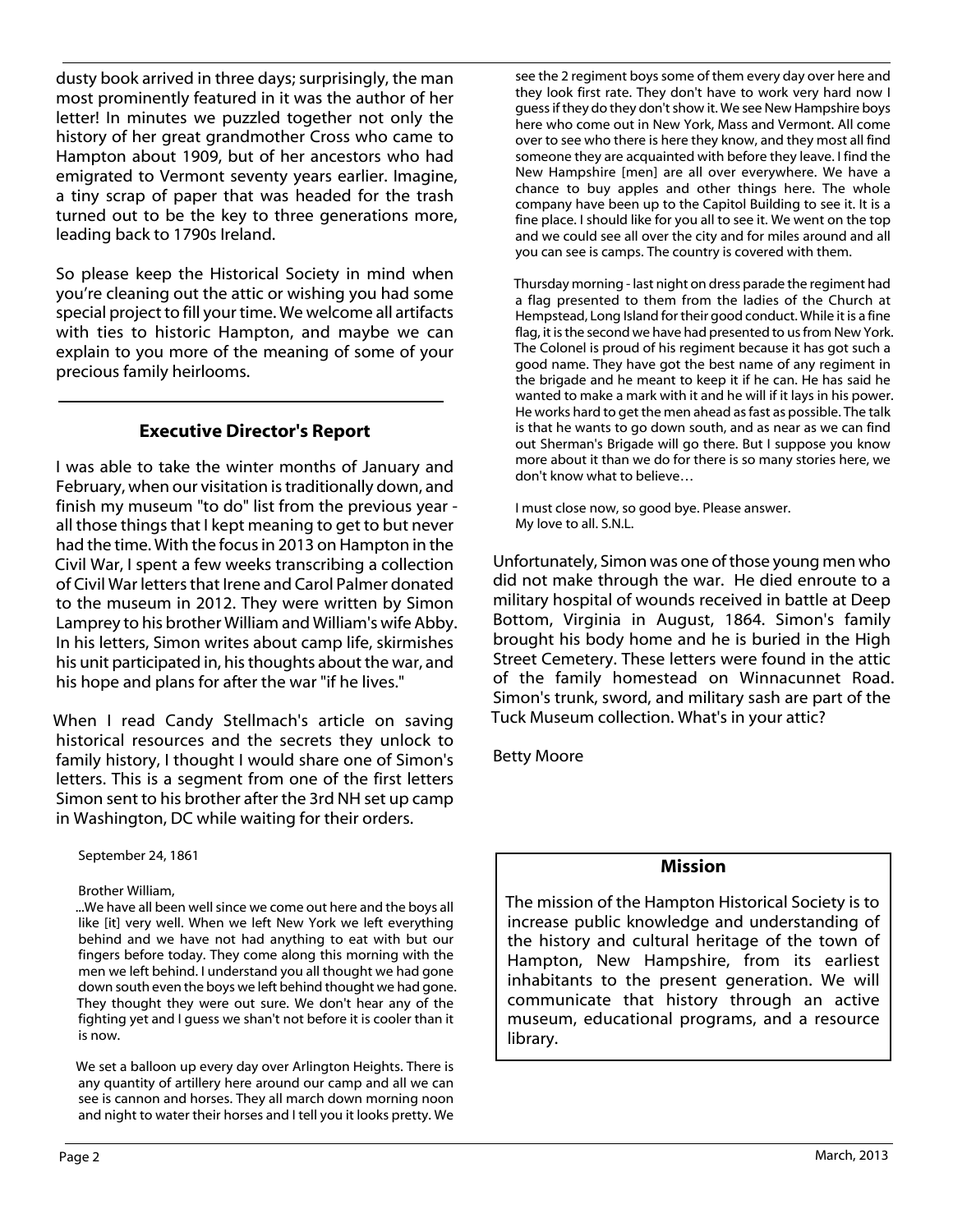#### **New Book on Hampton in the Civil War**

By Cheryl Lassiter

Elly Becotte, one of our favorite museum volunteers and a walking compendium on the Civil War, has recently completed her second book, *Answering the Call: Hampton, New Hampshire in the American Civil War, 1861- 1865*.

Besides giving an excellent overview of the war, the composition and weaponry of the armies, and how the soldiers entertained themselves in camp, the book is filled with interesting facts about the Hampton soldiers, many of whom enlisted with the Third New Hampshire Volunteers. For example, did you know that Washington Hobbs Godfrey was America's first frogman? Or that David Warren Perkins, a Gillmore Medal recipient, always carried a small American flag into battle so he could be the first to plant the flag on a captured work? My favorite story is about the brothers Jacob and Oliver Godfrey. Not to be outdone by their older brother Washington, they rowed 10 miles to the Isles of Shoals where their father was working to get his permission to enlist, and then later walked all the way to Concord to sign up.

Included in the book are photographs, documents, and excerpts of letters from the archives of the Hampton Historical Society. The letters were from homeboys like Lieutenant Simon Nudd Lamprey, Sergeant George Perkins,



and Jonathan Nudd Dow of the 3rd New Hampshire; Private Jacob Tallant Godfrey of the 14th New Hampshire; and Private John C. Davis of the 8th New Hampshire. While simple in tone and intent, their letters allow us to experience army life from a soldier's perspective: lousy food, bouts of diarrhea and fever, stolen property, the pride of a visit from Old Abe…and always the horrific battles. There are also excerpts of letters from the mothers, sisters, and wives: Mrs. Susan Page, who wrote angrily of Southern sympathizers in the town; her daughter Mary Page, who worried that her brother would be drafted; and Amanda Price, a Civil War nurse who wrote of seeing Lincoln lying in state in Washington, D.C.

#### **Civil War Saturday**

To launch the book, and to commemorate the 150th anniversary of the Civil War, the Historical Society has planned a great community event that you won't want to miss. Scheduled for April 27, Civil War Saturday is a free, fun family event featuring living history presenters, musket demonstrations, a quilt raffle, campfire cooking, exhibits, children's events, plus a traditional Civil War Supper with pork & beans, corn bread, & dessert (tickets for the supper are \$5). The Society will be raffling off a beautiful quilt featuring a Civil War era pattern and handmade by Elly's daughter, Katrin Grant. And, of course, Elly will be signing her books. I hope I get to fire the musket!

#### **Story of Quilts in the Civil War**

Soldiers gladly accepted quilts from home, often made by women who gathered for quilting bees to support the local soldiers who were departing. One soldier's diary relates that soon after being taken prisoner in the South, he spoke with a departing guard who agreed to sell him his own quilt, one that saved the young soldier's life. The nights were cold in the valley at the infamous prison at Andersonville, GA, and he was one of few men to have the comfort of a warm quilt, which even in the summer provided shade for him and many of his friends.

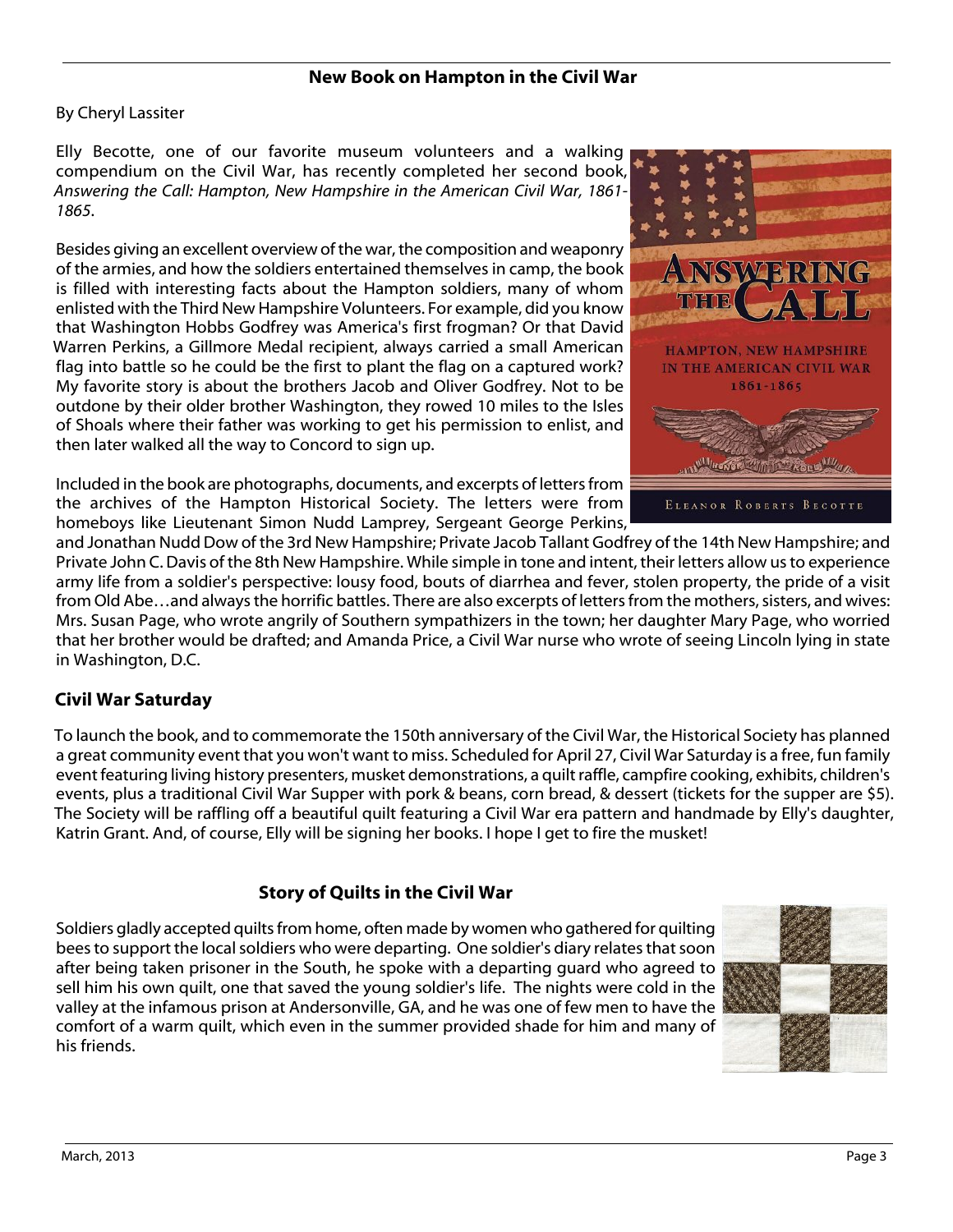#### **Gifts to the Collection – 2012**

- Hampton Harbor Yacht Club postcard and construction bonds (1935)- **Gerry Weidema**
- "To Let" sign, lacquer souvenir bowl, book -*The Way it was in North Hampton* (second edition) **Elizabeth Aykroyd**
- Postcards town hall fire of 1949, research copy of J.A. Lane and Co. account book 1894-1897, research on Lane account book– **Karen Raynes**
- Book *Bottle Collecting in New England*, large spring loaded clothes pin **Percy Annis**
- *Provincial and State Papers of New Hampshire (*converted to searchable PDF files), *The Magazine Antiques* ( April 1930), *Chichester Town History*- **Cheryl Lassiter**
- Account book of J.A. Lane store 1894-1897, Daybook J.A. Lane , bill heads from J.A. Lane & Co., **Phillip Cote**
- Booklet *Laws of New Hampshire Relating to Public Schools 1891-1917*, Gifford Wood advertisement for ice business – **Bill Bowley**
- DVD- *Postcards from Hampton Beach 100th Anniversary*, commissioner's badge Hampton Beach Village District – **John Kane**
- ü Watercolor *Grist Mill on High Street* **Douglas Storer** (through the estate of Mary Pechewlys)
- Collection of parade ribbons, Exeter-Hampton Elks program, 25th Anniversary Rotary Club invitation and program, Hampton Playhouse playbills and ticket stubs, newspaper insert "Celebrate 50 Years – Hampton Playhouse" – **Marge Dignam**
- Hampton Police Association 2008 Yearbook , *A Children's Guide to Hampton*, Town of Hampton videos and CD's, *Hampton Beach Design and Development Study*, town clock information, Hampton Charter Commission records, catalog of the Digman Collection 2012, brochure-Hampton National Bank– **Fred Welch**
- Telegraphic Code, NH Register and Farmer's Almanac 1876, 1891 Town Report **Jackson Simpson**
- Collection of VHS tapes from 350th and other town celebrations, Winnacunnet Guard Hampton Militia scrapbooks – **Harold Fernald**
- DVD interviews on fishing, lobstering and clamming (Harold Fernald, Sue Reynolds, Leo Axtin, Peter Randall, Peter Tilton, Paul Bradley, David Goethel, Bobby Nudd, Robert Southworth, Jr.) – **Joshua Silveira**
- Framed Lamie's Tavern menu (1941) **Pat Thoen**
- Photos town hall fire 1949 and Underwood Bridge **Jeanette Brown**
- ü Map -Hampton Streets and Highways (pre-Exeter Rd developments), manual from First Baptist Church, souvenir bicentennial bottle, Hampton Beach photos- anonymous donors
- Photographs of Lillian G. Clarke **Joy Ann Mac Connell**
- Copy of warrant for establishment of Hampton Beach Village District 1907 Bernie Dunbrack
- Perkins family photos, memorabilia, deeds, correspondence Judge John Perkins, Nixon related items **Lee Perkins**
- **Souvenir plate Hampton Beach Ingrid Heath**
- Sign and postcard "Come on Down", color aerial Great Boars Head area to High Street **Beverly Mutrie**
- Index to personal property books , CD *Public Trust Doctrine & Environmental Stewardship in Coastal NH*, research on major buildings lost to Fire, research on Hampton's early homestead mapping 1806-1892, video of song "Let's Go Down to Hampton Beach, photos from vintage auto show 2010, book *Men of Granite: New Hampshire's Soldiers in the Civil War* – **Candy Stellmach**
- Photographs Edgar Lessard, Vic Lessard and Joe Bowley **Vic Lessard**
- Badge from Hampton Beach Fire Department **Douglass and Sally Hunter**
- Barn door hinges from Taylor Farm Exeter Rd **Robert Campbell**
- Booklet *Photoscenic New Hampshire Seacoast Guide* 1963 **Lynn Goodman**
- Book Dow's *History of Hampton 1638-1892* (1970 reprint)- **Joan Grenier-Winther**
- Page family memorabilia, booklet *Ernestine!*, photo albums Cole family- **Carol Felter**
- Zenith floor radio **Troop 177**
- Civil War trunk, correspondence, sword, and sash all relating to Simon Lamprey; Civil War books – **Irene and Carol Palmer**
- Collection of Hampton related photos, clippings, flyers, postcard **estate of Miss Edith Marston**
- Leavitt family grandfather clock, tailor's iron, apple peeler, tray **Lawrence and Richard Leavitt**
- Watercolor One Room Schoolhouse **Peg Duffin**
- Brochure *Our Lady of Miraculous Medal Church 50th Anniver*sary- **Linda Metcalf**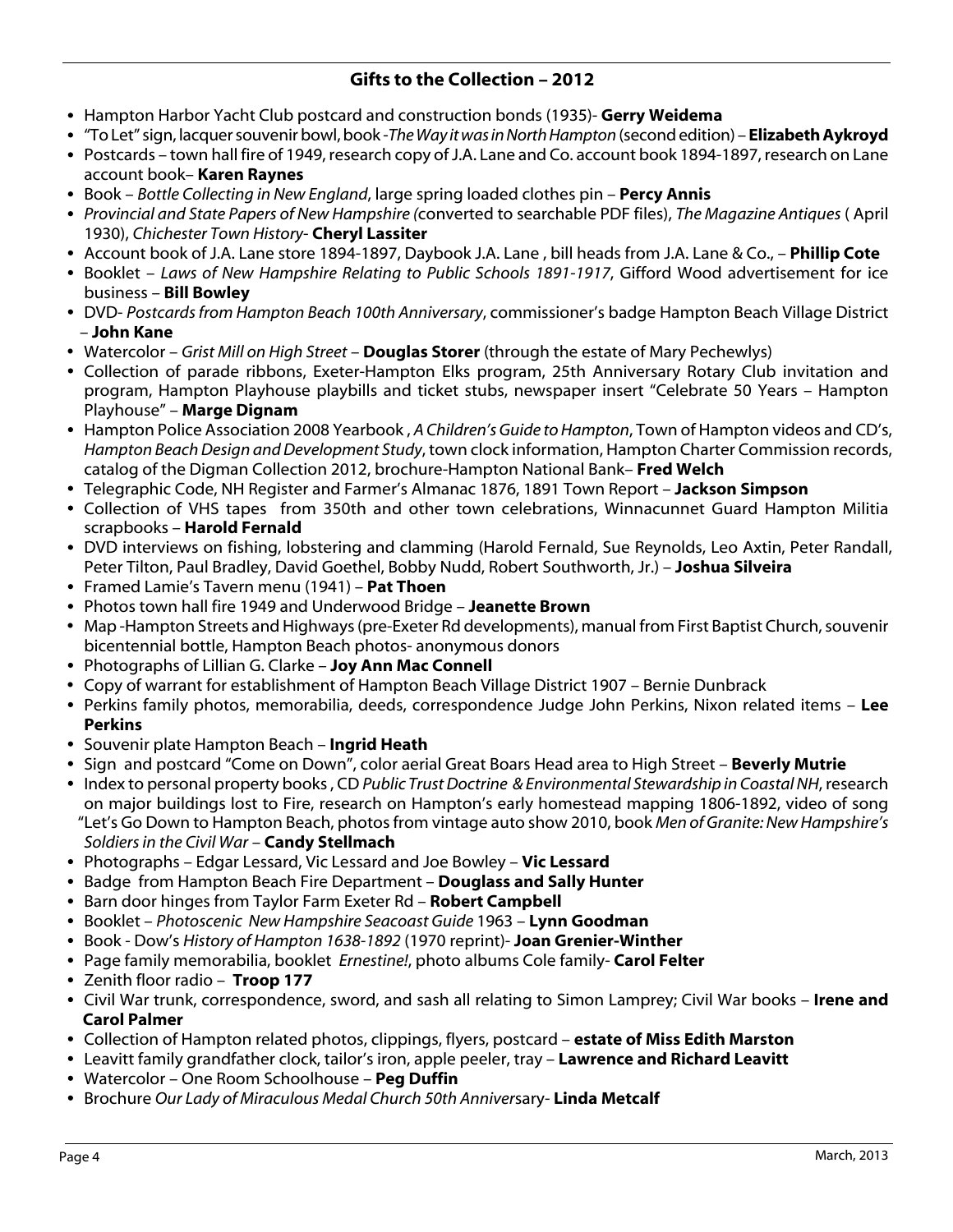- ü *Handbook of Hampton Beach 1917* –with maps and street numbers **Carolyn Goss Brooks**
- Books *Windmills of New England , The Good Guide, Managing a Non-profit Institution, Child Life in Colonial Days, Sourcebook on Colonial America, and Good Wives;* small glass butter churn, postcards from The Old Salt and North Beach*–* **Betty Moore**
- ü Books *Oral History for the Local Historical Society, A Meet and Suitable Person;* Indian sweet grass basket sold at Hampton Beach, aerial photo Hampton coastline, panoramic photo company outing at Hampton Beach, historic Hampton movie collection– Tuck Museum purchase
- Old Salt memorabilia, 2011 Hampton Town Report, 2011 Hampton School District Report, t-shirt 100th from anniversary Ashworth Hotel , booklet *Mass. Northeastern Street Railway Vol.1*, Tavern Walk 2012 ephemera– Tuck Museum Committee

#### **Donors to the Operating Fund, Endowment Fund, and Building Fund**

We recognize with thanks the following members who made donations to the Operating Fund, the Endowment Fund, and the Building Fund during the annual appeal. Their gifts are extremely important to our on-going success.

Arnold, Clara Aykroyd, Douglas and Elizabeth Bachelder, Robert & Beverly Beaulieu, Mr. & Mrs. Walter L. Bryant, Dan & Jan Carlson, Barbara Caylor, Mr. & Mrs. Edward Colcord, Seth Cozier Jr., J. Kenneth Dargie, Christine Dennett, Margaret D. Dennison, Richard S. DeZarn, Jean Dicks, Dolores Ward Dignam, Mr. & Mrs. Gerald Dustin, Mr. & Mrs. William K. Eaton, Bruce & Terri Teleen Fachon, Eric & Alicia Falzone, Mr. & Mrs. Stephen Fluke, Carolyn Gallagher, William & Loretta Graves, Lloyd T. Hall, John Harnish, Melinda & Robert Haynes, Mr. & Mrs. Royal E.

Hughes, Marilyn Hunter, Jr., Mr. & Mrs. Douglas E. Hureau, Richard Inglis, Bruce Keating, Mr. & Mrs. Bill Keil, Sally Bachelder King, Mr. & Mrs. Richard Kopala, Leonard & Kathleen Lobdell, Ken Marcotte, Vivianne Marston, Sandra VanHorne Martin, John K. McDermott, Mr. & Mrs. Edward T. McFarlin, Mark Family McKenzie, Glenn & Patricia Merrill, Russell A. Metcalf, Mr. & Mrs. James E. Meyer, Ellen Millette, Mr. & Mrs. Richard P. Moe, Mr. & Mrs. Byron Moore, Mr. & Mrs. Ben Moulton, David & Elizabeth Navin, Chuck & Pat Palmer, Allen G. Palmer, Carol

Palmer, Irene Palmer, Mr. & Mrs. Jeffrey B. Post, Stephen Family Riley, Chet & Diane Ross, Geraldine Sawyer, Mr. & Mrs. Jeremy J. Schwartz, Rosemarie Simmons, Glendon E. Simons, Robert L. Simpson, Jackson G. Spaney, Lucinda T. Stellmach, Jim & Candice M. Sylvester, Mr. & Mrs. Roger R. Taylor, Mr. & Mrs. Richard A. Thoen, Priscilla Ann Tinios, Katherine Towle, Roger Troiano, John & Jennifer Trotzer, Jim & Toni Vandersall, Scott & Amy Wall, George E. Wallace, Carol Wallace, Robert D. Wanzer, Mr. & Mrs. Kenneth Wardle, Art & Mickey

#### **Membership Drive for 2013**

The 2013 membership drive was launched during November of 2012. Memberships are important to support the Tuck Museum and ensure its continued success. Many have included additional donations for continued operations, the Endowment Fund, or the Building Expansion fund (more on this elsewhere in the newsletter). Thank you very much for your support!

Currently, there are 373 total members which include 145 Life Members. Our response rate for 2013 is lower than 2012, with 58% replying. Please consider renewing your membership and making additional donations when possible. Without active members, HHS-Tuck Museum cannot function.

Any questions or concerns can be sent to me, Ken Lobdell - Membership Coordinator and Trustee, at the Hampton Historical Society address or info@hamptonhistoricalsociety.org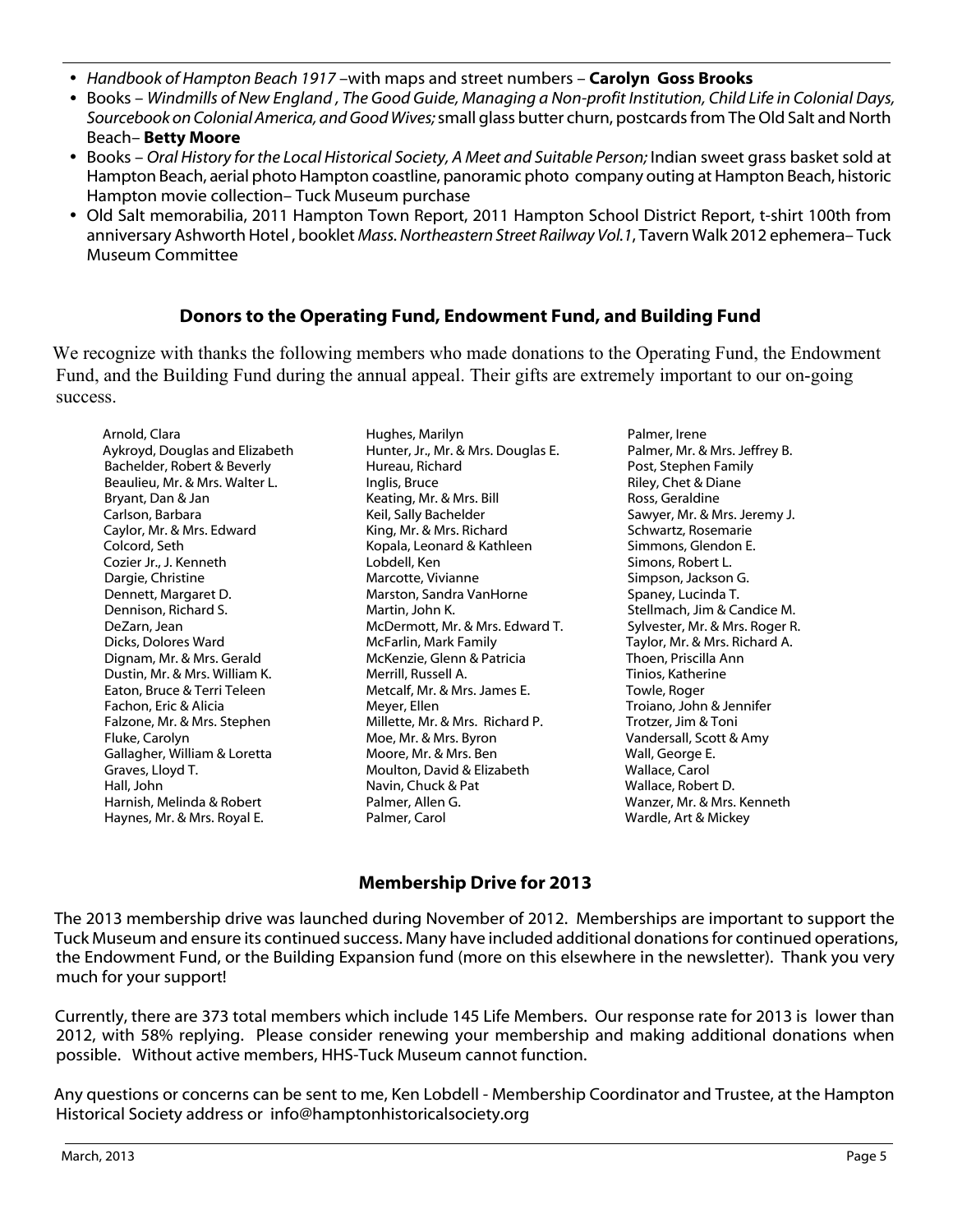### **Lilac Sunday**



In 1938 the Hampton Historical Society planted lilacs on the grounds of the Tuck Museum. Now, 75 years later, courtesy of a grant from the Rye Driftwood Garden Club, it's time to plant more. Join us for our lilac planting, just in time for Mother's Day. Bring a picnic, make a Mother's day card, and tour the museum. May 5th, 1-4 pm, at the Tuck Museum.

On this day we also will be planting a memorial maple tree on the green for Winnie Jaques, donated by her family. The event is free and open to all.

#### **A Walk Through Hampton's Past & Present Business Community,1899 to 2013**



Lafayette Road, Odd Fellows Building on right, Hamp



The Tuck Museum will sponsor the first of this year's walking tours on Saturday May 18th, at 1 pm. Betty Moore and Karen Raynes will guide you down memory lane talking about the past and present business community in Hampton.

We will tour seven businesses and look into corners and walk creaky floors of buildings that remain vibrant after 113 years. We will hear about some lingering ghosts, find out who bought what in the general store, and check out a still busy tavern.

Meet in the High Street parking lot at 1 pm. Reservations are requested by calling the Tuck Museum at 603-929-0781. A \$10.00 per person fee insures future walks with a brochure of the walk included. This year, 2013, is the 375th anniversary of the town of Hampton. This walk is a great way to get to know your town.



HHS Christmas parade float Karen Raynes with Santa

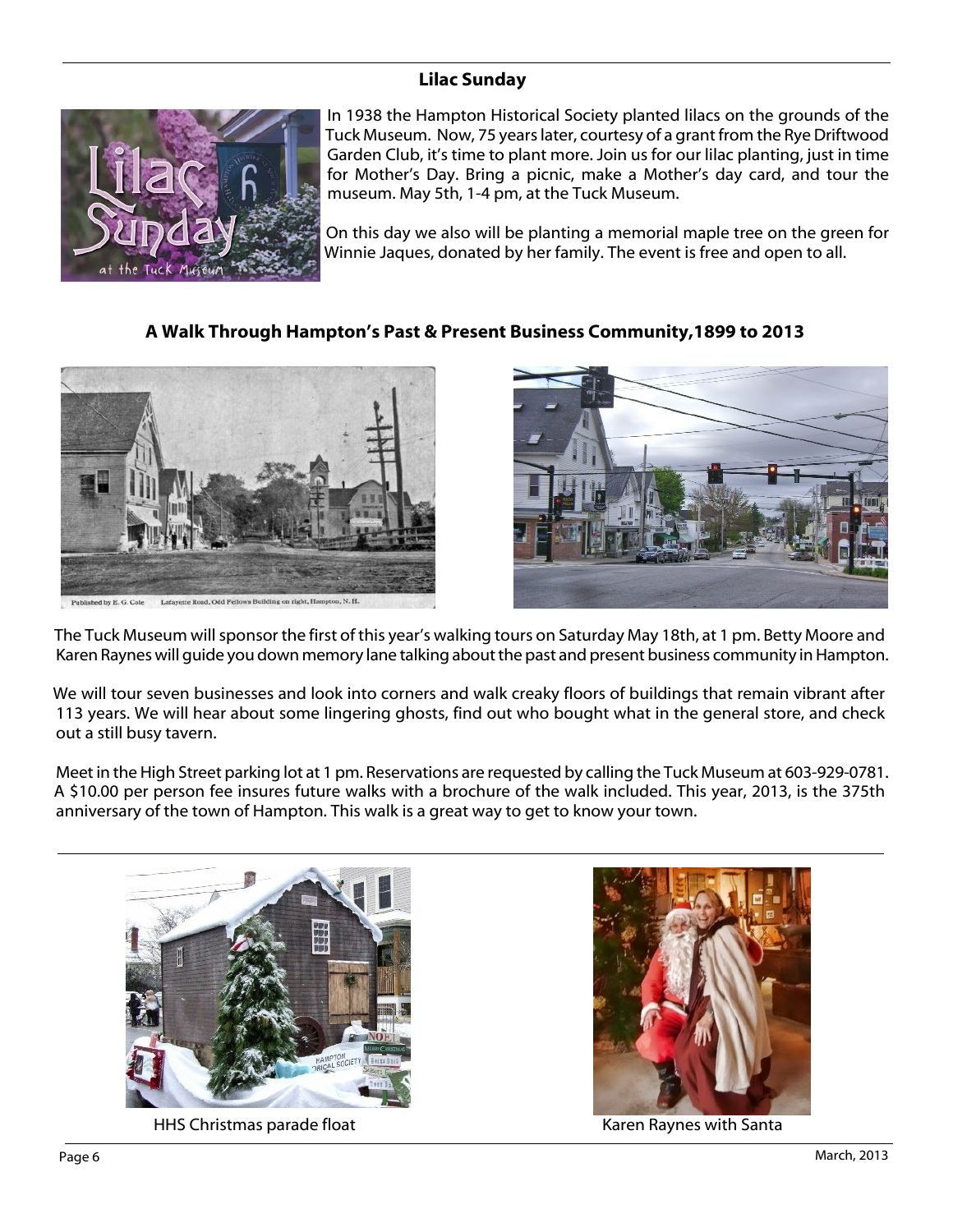#### **Building and Grounds**

Several major projects have been started during the 2012 year. The Beach Cottage has been on-site for several years and due for maintenance, which turned out be more involved with the discovery of rotten wood. Our Monday Morning work team (Ben Moore, Doug Aykroyd, Bill Keating, Ken Lobdell, Jason Moore, and Candy Stellmach) stripped two layers of shingles from the roof and replaced with 30-year rated architecture shingles. In addition, the exterior was scraped and painted, rotted floor joist and siding replaced, and windows re-glazed. Many more years of maintenancefree use will be available for the museum and public.

Our second project is more<br>involved. The 1855 involved. The Schoolhouse has been onsite for nearly 50 years. During this time, it has served us well. However, water was found seeping into the chimney and wall.



After reviewing options, it was decided to remove the chimney, since it is not an original feature of the schoolhouse. (Thank you to Guy Larivee for donating his expertise and time for removal). Round stones were used for construction and are nearly impossible to properly seal against the elements. After removal, the same exterior wall wooden structure was found to have extensive water-related rotten wood affecting one post and two beams. The entire wall will require rebuilding and new siding. An outside contractor has been hired for this portion of repairs.

Interior repairs are underway. The ceiling has been removed, along with years of critter nests accessed via chimney flashing holes. Museum staff will add new sheetrock and wainscoting, and then paint. Once completed, original schoolhouse chairs, desks,



and accessories are to be moved back in and made ready for springtime tours with local schools. This undertaking is quite large. Any help that can be offered by members or the public, would be most appreciated.

Ken Lobdell

#### **Oral History Project Update**

The initial goal of The Hampton Oral History Committee was to record and store the personal stories of Hampton residents and summer visitors. The recording part of that goal is successfully progressing with the completion of over ten individual interviews and two group interviews. The storage part of that goal was the development of an oral history library. It also is on target with three interview packets ready for final review. An interview packet consists of a written outline of the interview, an interviewee biography sheet, and a CD of the interview. These packets are the documents that make up the project's oral history library.

Progress has been made, interviewees are being lined up, and 2013 should be a productive year.

Wondering who has shared their stories? Here are some who have: Russ and Ada Merrill, Priscilla Walker, Irene Palmer, Bob Wallace, Fred Rice, Bud DesRochers, Bud Palmer, John Christensen, and Dottie Todd.

How about you? We all have a story to tell (no age limitation, young storytellers welcome).

To tell your story, contact Bill Keating at info@hamptonhistoricalsociety.org.

#### **Board of Trustees**

President Candy Stellmach Vice Pres Mark McFarlin Secretary Sammi Moe Treasurer Ben Moore

#### **Trustees**

Elizabeth Aykroyd Dave DeGagne Bob Dennett Rick Griffin Rich Hureau Ken Lobdell Dyana Martin Linda Metcalf Liz Premo Karen Raynes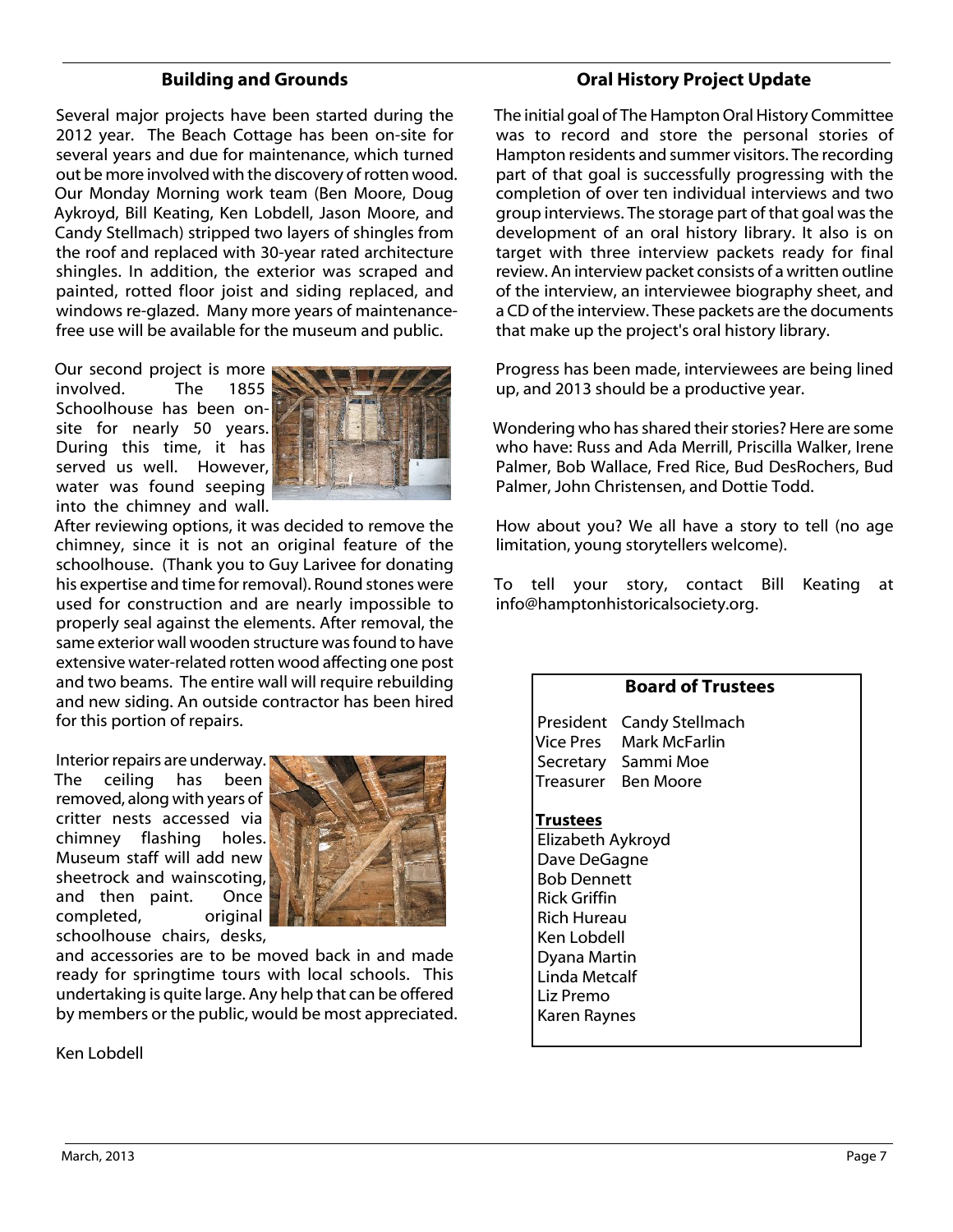#### **Thru July; events free, unless otherwise noted; events subject to change; see website for more details**

- ü **March 20** 375th Event Fishing/clamming/lobstering video "Flats, Shacks and Claws" Lane Library 6:30 PM
- ü **April 27** 375th Event Civil War Saturday/book launch Tuck Museum grounds – noon until 5:00
- ü **May 1** 375th Event Historic Hampton Beach Coach Tour 1PM Run from Town Hall; Cost TBD
- ü **May 5** 375th Event Lilac Sunday at Tuck Museum 1-4 PM
- ü **May 15** Trip to Whittier Homestead, Amesbury MA Details forthcoming; cost TBD
- ü **May 18** Walking Tour Hampton Center 1PM Starting from Marelli's Market; \$10/RSVP 926-2543
- **June 15** 375th Event "Stones and Stories" Cemetery Tour High Street Cemetery 10AM to 2PM; \$10/RSVP; 926-2543
- ü **June 23** Program – **Cancelled!** "Show and Tell"
- ü **July 13** 375th Event Tour of Historic Hampton Beach one tour - the bus leaves Town Hall at 9am; cost is \$15

#### **UPCOMING EVENTS BUSINESS MEMBERSHIP**

We thank the following business members for their support of the society:

234 Lafayette Road Realty LLC Art Experience Eccentric Hair Galley Hatch Restaurant, Inc. Hampton Police Association, Inc. Kingfish Trolley Lines, LLC Lamie's Inn & The Old Salt Restaurant Bluejay Motel Mackensen & Company Inc. Neville & Associates Financial Services Northeast Auctions Preston Real Estate Remick & Gendron Funeral Home-Crematory Marilyn Rishkofski NextEra - Seabrook Station Seacoast Florist Inc. The 401Tavern, LLC The Provident Bank Tobey & Merrill Insurance Tracy Theatre Originals Law Offices of William Trafidlo Unitil Corp. Len & Carol Walker Windjammer By The Sea

#### **GATHERINGS FROM THE GREEN HAMPTON HISTORICAL SOCIETY P.O. BOX 1601**

**HAMPTON, NH 03843-1601**

Address Service Requested

**Non-Profit Organization U.S. POSTAGE PAID Hampton, NH Permit No. 17**